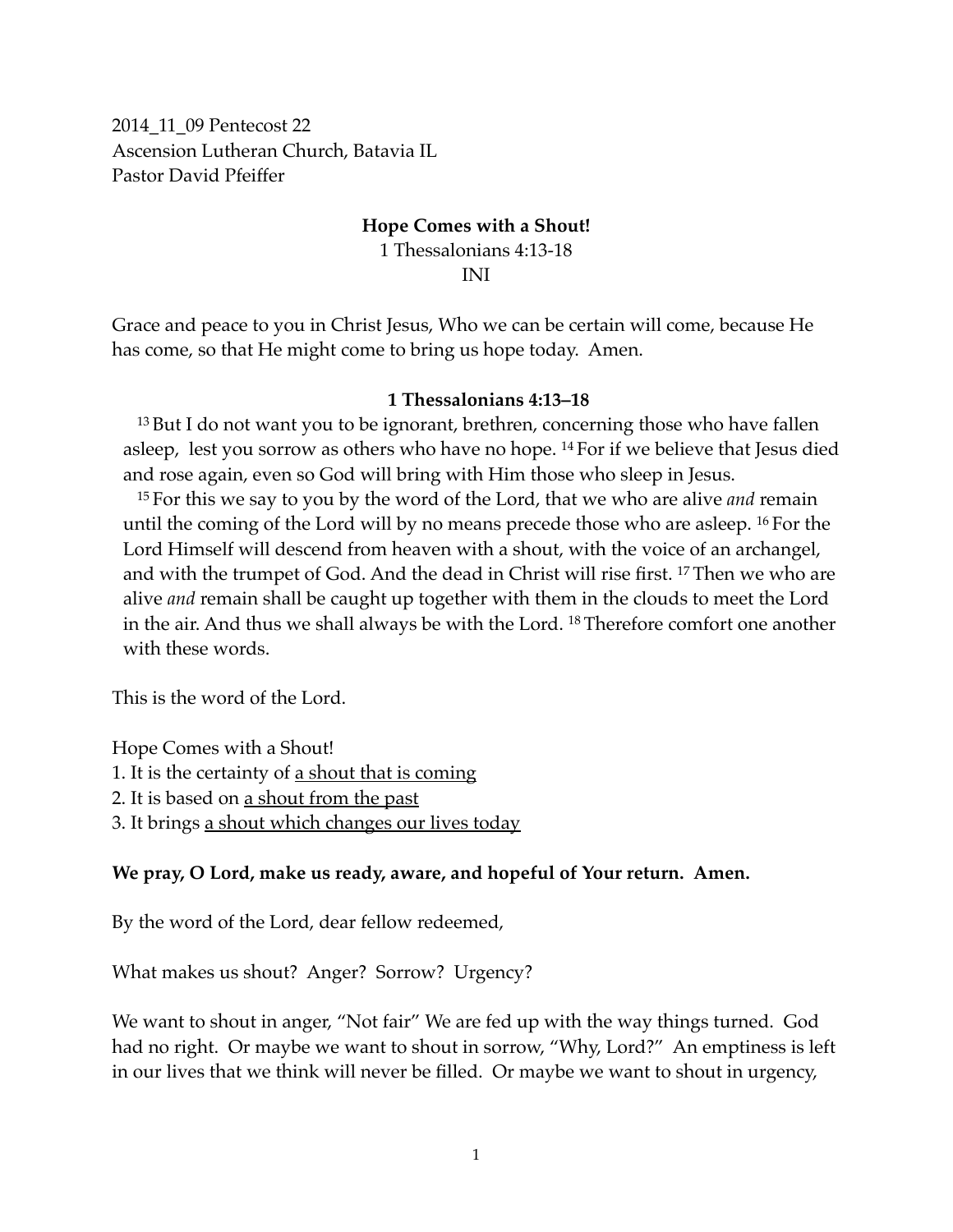"Watch out!" Danger is imminent. If we would only do things differently, we can change things; we can control things. What makes us want to shout?

Is it anger? We are so fed up with the way things turned out. We should have done things differently. But they had no right. It makes us want to shout in frustration! Is it sorrow? There is nothing left in us. It has all been taken from us. Why? It makes us want to shout with longing cries! Is it urgency? Danger is imminent. If we don't do something, there is no telling what will happen. Things are on the brink of disaster. It makes us want to shout: "watch out!" What makes us shout?

There was something in the wind that made us want to shout that day. It was more than the bitter winds and piercing rain that howled across the open fields highway 30 just south of Aurora. The cars lined the driveway of the cemetery – but the wind and rain were so bitter that most people stayed in their cars. There was a bitterness that pierced us all that day. It didn't just make you want to stay in your car, it made you want to drive away – far away.

It was just a year and a half ago when we said good bye to Jeff. A year and a half, and some of us can still feel the bitter void where the wind is howling.

It makes us want to shout. To shout in anger, "Not fair" We are fed up with the way things turned. God had no right. It makes us want to shout in sorrow, "Why, Lord?" An emptiness is left in our lives that we think will never be filled. It makes us want to shout in urgency, "Watch out!" Death is imminent. If we would only do things differently, we can change things; we can control things. It all makes us want to shout.

*13 But I do not want you to be ignorant, brethren, concerning those who have fallen asleep, lest you sorrow as others who have no hope.*

Hope. Hope is the certainty of what God will do in the future, based on what God has done in the past, which changes the way we live today. You have been born into it. As Peter writes: "He has given us new birth into a living hope through the resurrection of Jesus Christ from the dead." There is another shout and it changes everything. For Christians, this is a hope that comes in the midst of all the shouting; but it shouts louder. A shout in the future, a shout from the past, it changes things for us today.

Hope comes with a shout!

### **1. It is the certainty of a shout that is coming**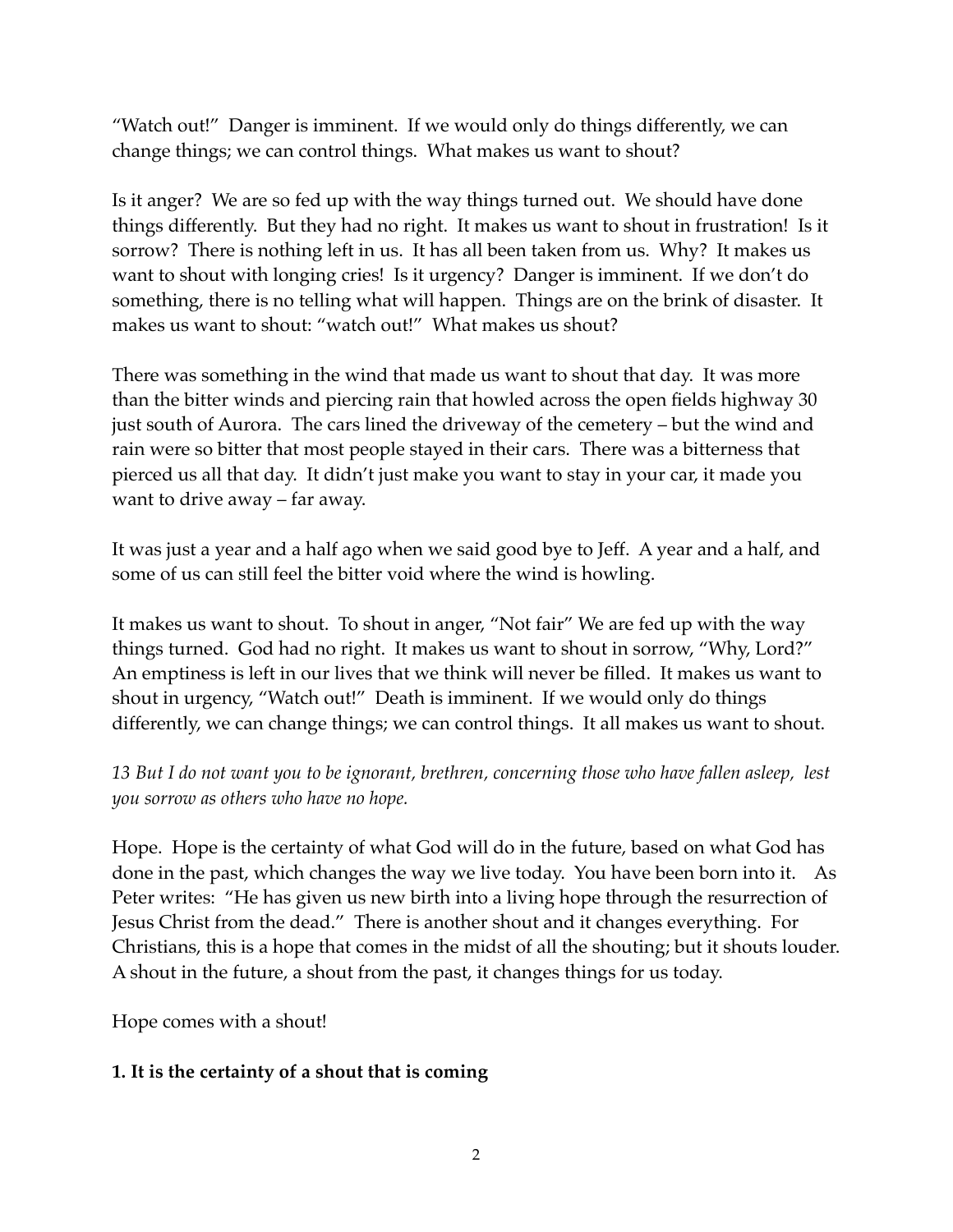A shout changes everything. He will descend with a shout and everything will change.

In a moment, in the twinkling of an eye – there is a shout and a trumpet. A shout rings forth so you can even feel it and the blast of the trumpet rumbles like thunder. He speaks with the voice of an archangel, powerful, and clear. Jesus comes on the clouds of heaven, in a way that we can hardly imagine – every eye can see Him, even those who pierced Him. There are not two returns of Jesus as some Millennialists claim. But this is the one and only final coming of our Lord; the one in which He raises all the dead and gives to you and all who believe eternal life.

He shouts in triumph: "Come forth!" And the hearts of all people are awakened so that they see Him. Some to everlasting terror. Some to everlasting joy.

For some, this shout terrifies. For those virgins in our parable who were not ready for His long delay, there is frantic confusion and despair; for they gave up on His promises and forgot about His Word.

For those of whom Amos had written, there is terror even greater. It was a day they thought would bring them good. They thought it would bring light. They have done so much for the Lord. And look how He's blessed them. They live in haughty houses; they plant valuable vineyards; they come to church and offer their worship as if it that is what makes things right. But the Lord knows their ways. They hate the one who speaks uprightly; who preaches rightly about sin and the call to repentance. They take bribes; they afflict those who are righteous. They tread down the poor and drink of the spoils. They hide their sins away in dark corners and follow the self-expressions of the world. They pretend the Lord is with them. They cry "peace! peace!" when there is no peace. And when He descends, His shout changes everything. As Amos writes, "It will be darkness, and not light. It will be as though a man fled from a lion, and a bear met him."

But to you it is not darkness; it is light – because you are certain of the shout that is coming. The fulfillment of all for which you wait. His shout awakens you and all who believe that Jesus died and rose again. And with a word He changes everything: "Come forth."

From His cross He looked the darkness of death in the face and shouted: "It is finished." From His grace, He calls forth a new creation. He snatches you from the destruction that is coming upon all sin; all that angers us, all that saddens us, all that brings us urgency, is buried in His coming and you rise to new life, to be with Him forever. You are changed. Jeff is changed. For this mortal shall put on immortality and this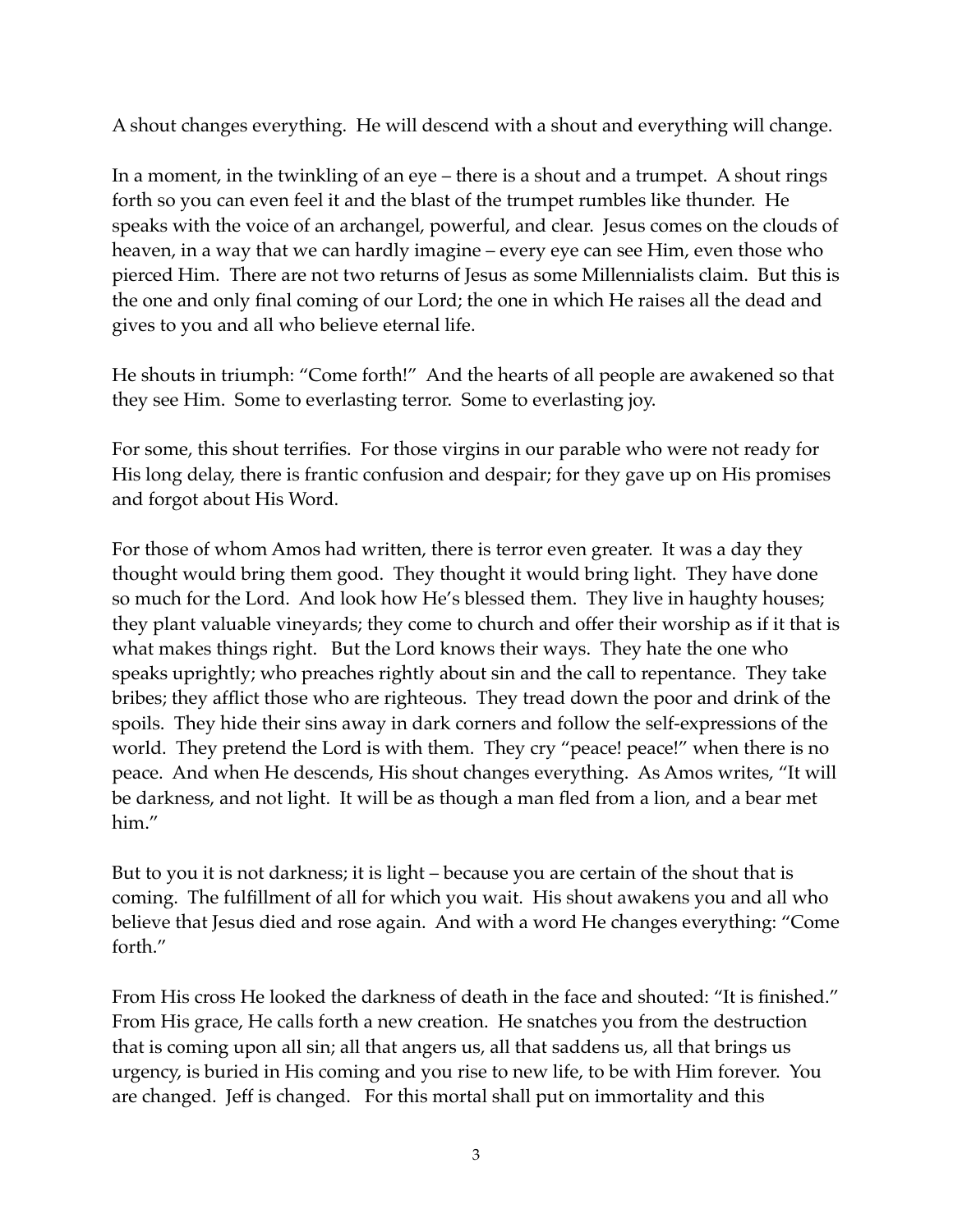corruption will put on incorruption. Then will be brought to pass the saying: "Death is swallowed up in victory."

To Jesus, it could be a whisper. But for our sakes it is a shout. He needs nothing more than a whisper; for death is nothing more than sleep to Him who is Lord of life. Death has no mastery over him. At the last trumpet, He descends with a voice that raises the dead to life. Hope comes with the certainty of a shout that is coming.

## **2. It is based on a shout from the past**

A shout will change everything. In fact, a shout has changed everything. Hope is the certainty of what God will do in the future, based on what He has done in the past. Hope comes with a shout from the past.

Do you get the sense that Martha wanted to shout? Mary and Martha sent Jesus word almost a week ago. What reason would He have to delay so long? He's come to the aid of so many others – strangers even. Did He not love Lazarus like a brother? Did He not love her? Anger? … She is fed up with the way things turned. Jesus had no right to help so many others, but not her brother. Sorrow? Nothing left. He was taken from us too soon. The distress is more than can she can bear. Urgency? Death is imminent. She must do something; things are on the brink of disaster; what can we do to stop it from happening?

Jesus needs to come. But He didn't come. And now their brother is dead, for over four he's been decomposing, rotting and stinking in the grave. When Martha goes out to meet Jesus, it is as if she's ready to shout! "If you had been here, my brother would not have died."

But Jesus delays on purpose. Before he reaches Bethany where he finds Mary and Martha, He tells his disciples. "Our friend Lazarus sleeps, but I go that I may wake him up. And I am glad for your sakes that I was not there, that you may believe."

Jesus needs to come. And He has come. But Martha, have you no hope? Do you not see this one you call Lord is more than another Rabbi? You cannot control death. You cannot change it. You cannot tell death what to do anymore than you can tell God what to do. And it does take everything from us. It is a distress that is more than we can bear. It is imminent, and no matter what you might do – to protect those you love or yourself; you can't stop it. No matter how you might shout.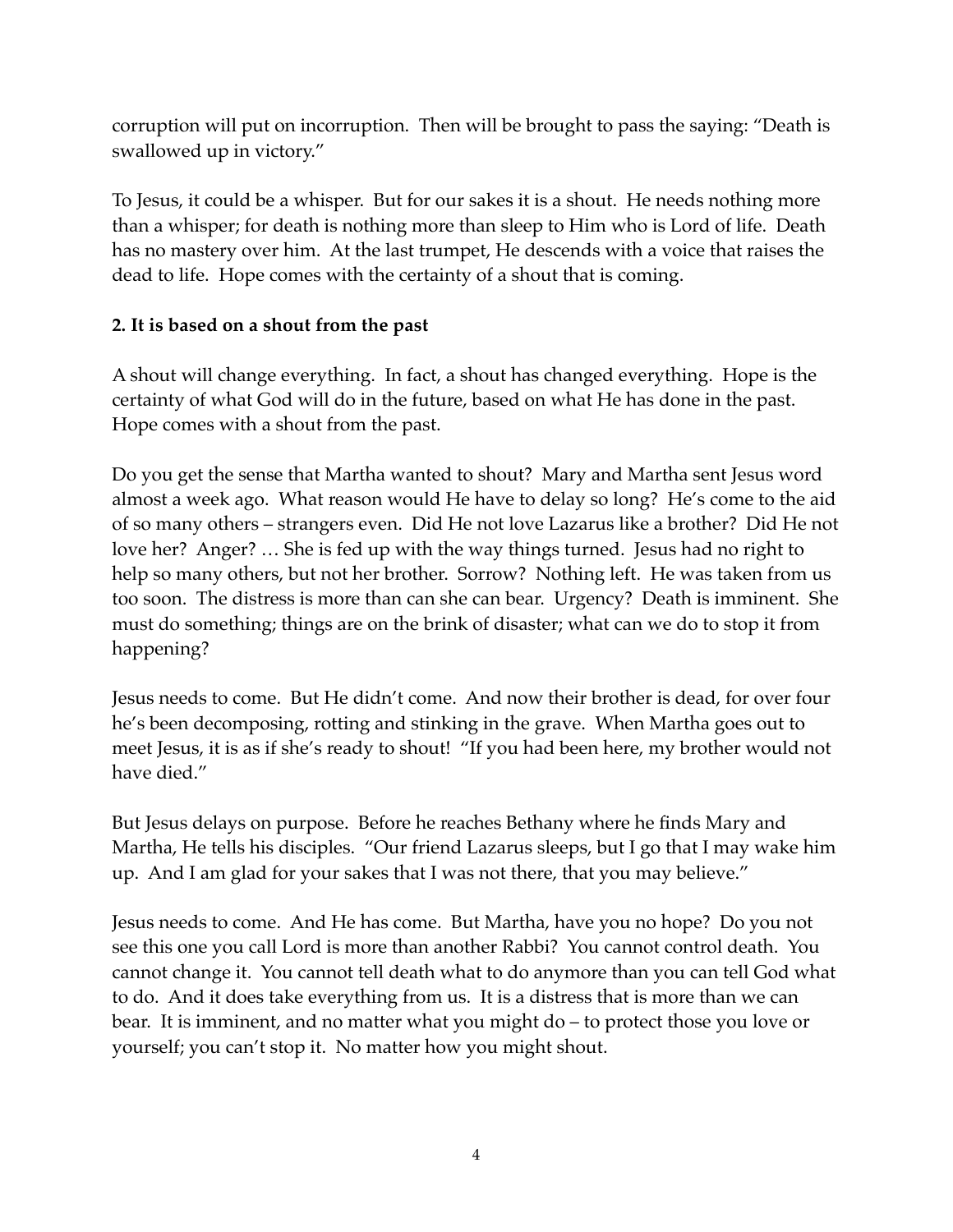I am glad for your sakes that I was not there, that you may believe. That you may believe that I am the resurrection and the life. And he cried with a loud voice: "Lazarus, come forth!"

*13 But I do not want you to be ignorant, brethren, concerning those who have fallen asleep, lest you sorrow as others who have no hope. 14 For if we believe that Jesus died and rose again, even so God will bring with Him those who sleep in Jesus.*

Hope comes with a shout. Hope comes shouting at death, and death cannot bear it. Hope looses the bound body of Lazarus and looses the pains of death. For Jesus' shout is not like ours. Death cannot withstand Him. When He gives Himself willingly into our anger, our sadness, our urgent confusion, He offers the only life that was not deserving of death and so He shouts at death and changes everything. We can be certain that He will come with a shout, for He has come shouting: "O death, where is thy sting?" This Jesus God has raised up and made both Lord and Christ.

Hope comes with a shout from the past.

## **3. It brings a shout which changes our lives today**

A shout changes everything. Or does it? What has changed? Our lives seem to go on unchanged. What does it matter what will happen when the Lord returns? What does it matter what He did 2000 years ago for Lazarus? What does it matter to me today? No matter how we shout – at the world, at sin, at our problems, at death, at God – nothing seems to change.

There was something in the wind that made us want to shout. It was more than the bitter winds and piercing rain that howled across the open fields highway 30 just south of Aurora. It was so bitter out, that most people stayed in their cars. And the bitterness pierced us all that day. Not only did it make you want to stay in your car, it made you want to drive away – far away. It makes you want to shout.

## It makes us want to shout.

Do you want to shout in anger, "Not fair." How have things turned out in your life. It is it exactly what you imagined your life to be? We sometimes figure God owes us something different, something better. We want to shout. But He says, "I am glad for your sakes that I was not there."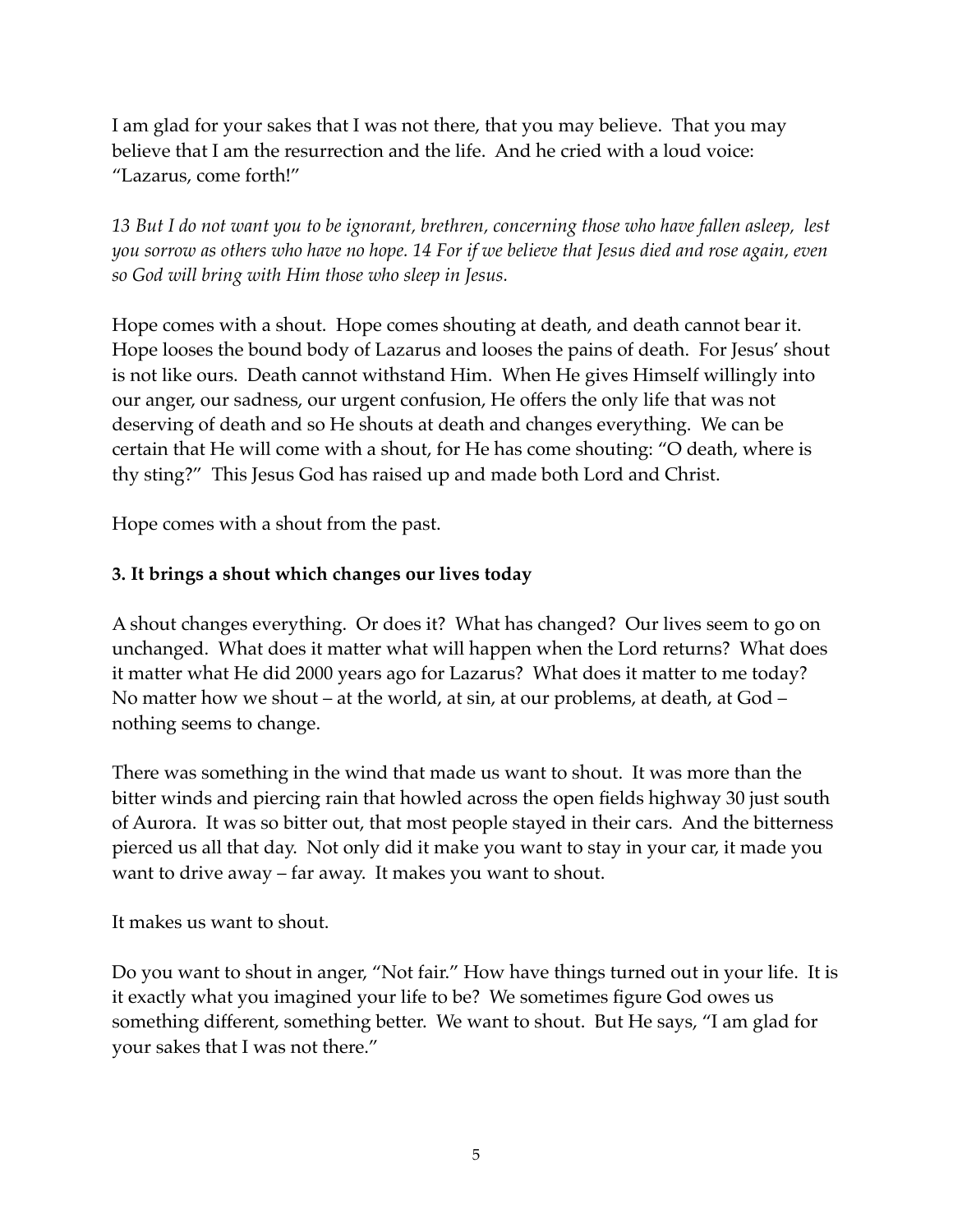It makes us want to shout. To shout in anger, "Not fair" We are fed up with the way things turned. God had no right. It makes us want to shout in sorrow, "Why, Lord?" An emptiness is left in our lives that we think will never be filled. It makes us want to shout in urgency, "Watch out!" Death is imminent. If we would only do things differently, we can change things; we can control things. It all makes us want to shout.

Do you want to shout in sorrow, "Why Lord?" What has been taken from you? What is your emptiness that you think cannot be filled. We want to shout; but Jesus says, "I am glad for your sakes that I was not there."

Do you want to shout in urgency, "Watch out!"? Why has Jesus delayed in responding? If He had been here sooner, things would be different. We must take things into our own hands; we must take control. We want to shout.

I am glad for your sakes that I was not there, that you may believe. That you may believe that I am the resurrection and the life. And he cries with a loud voice: "Hope come forth!"

And when the fight is fierce, the warfare long, Steals on the ear the distant triumph song, And hearts are brave again, and arms are strong. Allelujah!

There is another shout and it changes everything. For Christians, this is a hope that comes in the midst of all the shouting; but it shouts louder. It is the distant triumph song – a shout which comes on the last day, which is echoes from a day gone by, which shouts in our lives today.

Yes, "comfort one another with these words." As we hear these words of our text, the distant triumph song comes closer. It steals on our ears. This voice which descends from heaven on the last day, which brought Lazarus from the dead, comes closer and closer to us. It brings a shout of triumph which changes the way we live today. And hearts are brave again, and arms are strong. Allelujah!

We will get angry; we will sorrow; we will get caught up in false sense of control. But now we shout a new shout. We shout these words: "He has died. He is risen. He is coming again." Shout at anger: He is risen! Shout to your sorrows: He is risen! Shout in urgency: He is risen! Shout at the devil; Shout at your sins! Shout at death: Christ has died, Christ has risen, Christ will come again! And with this shout, God awakens our hearts, even as He will awaken all who sleep in Jesus. For on that last day, His voice